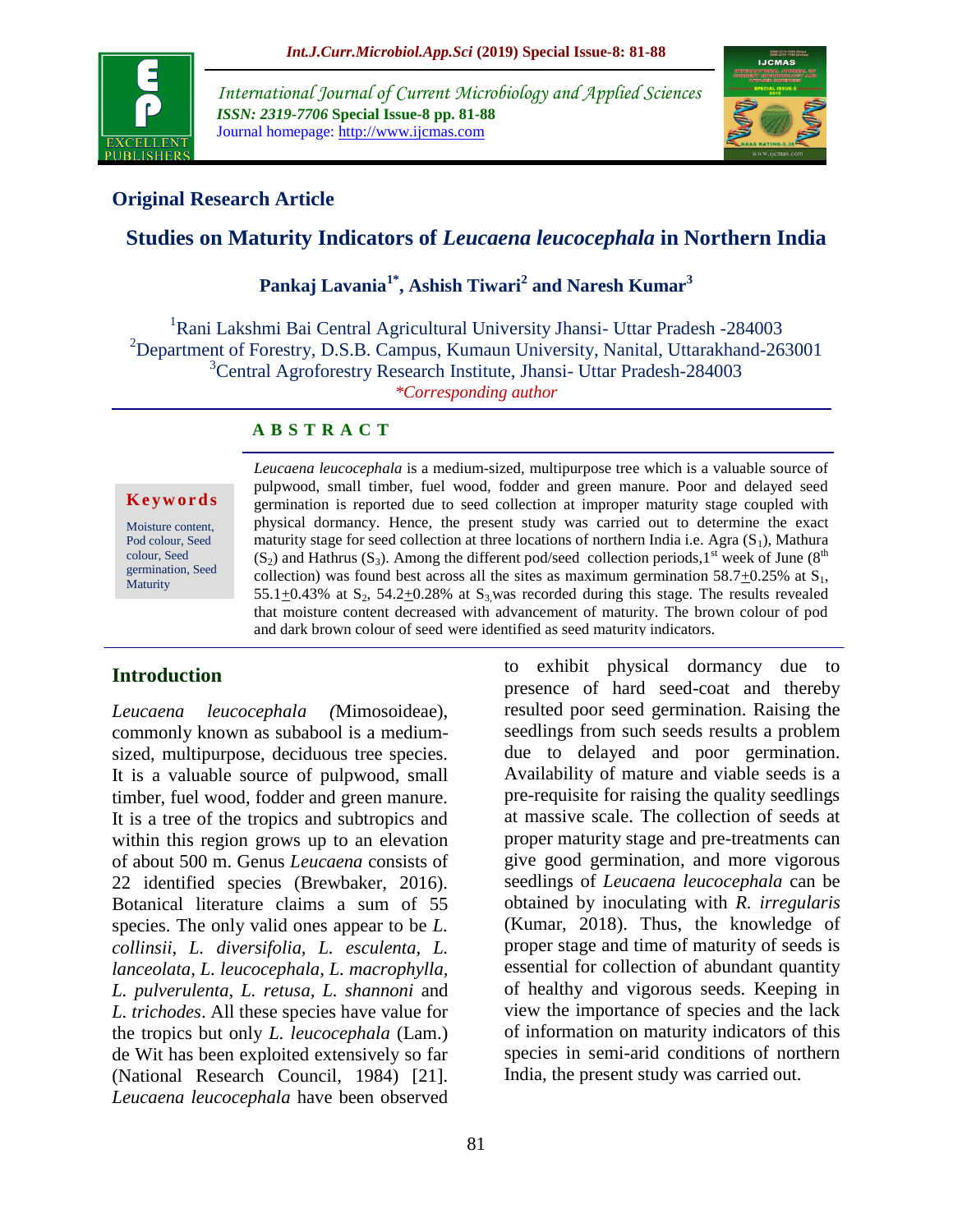### **Materials and Methods**

The present study was conducted in Agra  $(S_1)$ , Mathura  $(S_2)$  and Hathrus  $(S_3)$  sites of northern India which lies between  $27^{\circ}$  10' N to  $26^{\circ}$  '4 N' latitude and 78°02' E to 79°7'E longitude between elevation 165 and 179.8 m amsl. Five trees with clear bole, compact crown, having fair number of pods were selected for the study at each site. The pods of *Leucaena leucocephala* were collected from the all three sites at different dates. First pods collection was made on  $2<sup>rd</sup>$  week of February, 2004 and subsequent collections were made at bi-weekly intervals, until the completion of natural seed fall. Pods from different tree species were separately sealed in plastic bags and brought to the laboratory. Before the seed extraction and cleaning, pod parameters like length, width, moisture content (%), weight of 100 pods, number of pod per 100 g were measure for each collection dates. The size dimensions were recorded with manual Vernier's caliper and digital electronic balance was used for weighing of pod weight. Moisture content (%) was determined on fresh weight basis by drying (over drying) the material at  $103+2$  °C for 16+1 hrs (ISTA, 1981). The pods were dried for 4 to 5 days and thereafter beaten with a stick and cleaned by winnowing to release seeds. After the process of seed extraction and cleaning, 3 replicates of 10 seeds were measured for seed length, width and size using Varnier's calliper and weight parameters like number of seed/g, weight of 100 seeds. Moisture content was recorded on fresh weight basis by drying seeds at 103<sup>+1</sup>°C for 16<sup>+</sup> 1 hrs (ISTA, 1981) and moisture content was calculated as:

Moisturecontent % =  $\frac{\text{Fresh weight} - \text{Dry weight}}{\text{Fresh weight}} \times 100$ 

The seeds were surface sterilized with 0.1 HgCl2. Seeds were rinsed thoroughly to remove traces of mercuric chloride before placing for germination. For germination, 3 replicates of 100 seeds each were used. The germination was carried out in Petri dish at laboratory (room temperature) for each collection date. Germination was counted when visible radicle develops. Germination percent was calculated as follow:



Data recorded for different characters on different sites have been tested for their significance by using statistical technique of analysis of variance with Randomized block design suggested by Panse and Sukhatame (1961).

#### **Results and Discussions**

The results presented in Table 1 revealed that the pod colour of *L. leucocephala*  changed from the green colour  $(2<sup>nd</sup>$  week of February) to brown  $(1<sup>st</sup>$  week of June) across all the collection sites. Similarly, the seed colour changed from dark green to dark brown at maturity (Table 2). The change in pod colour with the advancement of maturity was also reported by other researchers, also, in different tree species (Bonner, 1976; Ramakrishan *et al.,* 1990; Bharathi *et al.,* 1996; Rai *et al.,* 1988 and Shah, 2005). Further, it has been observed that the pod dimensions i.e. length and width also increase with the advancement of collection periods. With the advancement of maturity, the moisture content in pods also decreased. During the first collection in the month of February it was found maximum in all sites and thereafter it declined with the advancement of collection dates. At Agra site  $(S_1)$ , the pod moisture content decreased from 52.9 to 40.6%, whereas at Mathura  $(S_2)$ and Hathrus sites  $(S_3)$  it decreased from 54.5 to 39.2 % and 56.2 % to 42.7 %, respectively (Table 1).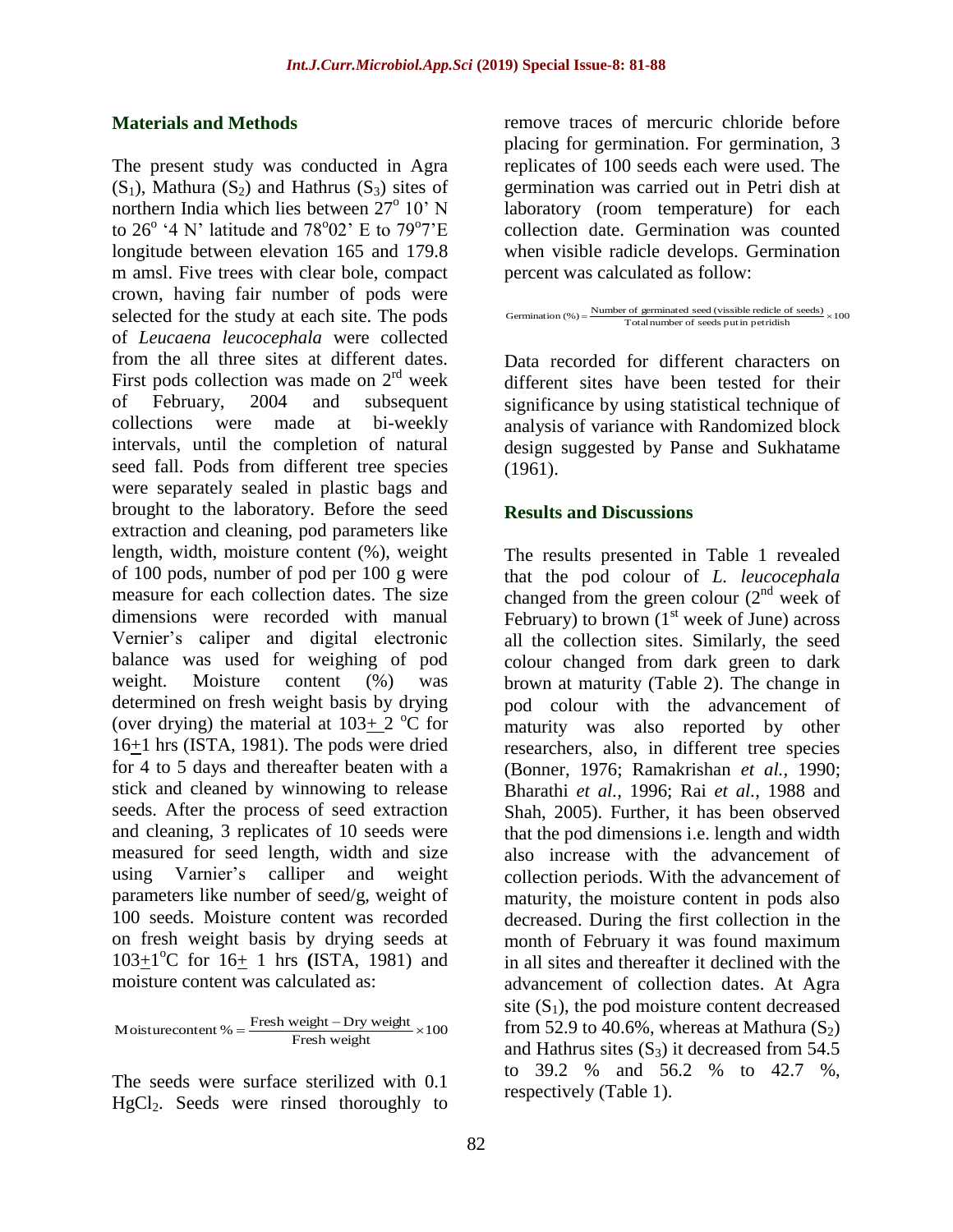### **Table.1** Physical parameters of pods of *Leucaena leucecephala* over the collection period from February to Starting June in different sites

|       | Site Date      | Day of      | <b>Pod Colours</b>     | Pod length      | Pod width (cm)  | Wt. of 100 pod (gm) | No. of pod/100 gm | Pod moisture    |  |
|-------|----------------|-------------|------------------------|-----------------|-----------------|---------------------|-------------------|-----------------|--|
|       |                | collection  |                        | (cm)            |                 |                     |                   | content $(\% )$ |  |
| $S_1$ | 20/            | $D_1$       | Green                  | $18.7 \pm 0.24$ | $1.4 \pm 0.03$  | $258.1 \pm 1.15$    | $39.0 \pm 0.63$   | 52.9±0.44       |  |
|       | $\overline{2}$ |             |                        |                 |                 |                     |                   |                 |  |
|       | 7/3            | $D_2$       | Green                  | $19.2 \pm 0.20$ | $1.8 \pm 0.05$  | $350.7 \pm 1.29$    | $30.1 \pm 0.31$   | $55.2 \pm 0.75$ |  |
|       | 22/            | $D_3$       | <b>Light Green</b>     | $21.3 \pm 0.23$ | $1.8 \pm 0.06$  | $501.5 \pm 1.16$    | $19.4 \pm 0.37$   | $60.6 \pm 0.68$ |  |
|       | 3              |             |                        |                 |                 |                     |                   |                 |  |
|       | 6/4            | $D_4$       | <b>Light Green</b>     | $20.9 \pm 0.22$ | $1.8 + 0.06$    | $504.1 \pm 3.34$    | $25.4 \pm 0.37$   | $59.1 \pm 0.31$ |  |
|       |                |             | Golden                 |                 |                 |                     |                   |                 |  |
|       | 21/            | $D_5$       | Light Yellow           | $20.4 \pm 0.57$ | $1.9 \pm 0.02$  | $511.1 \pm 2.30$    | $19.8 \pm 0.63$   | 58.0±0.52       |  |
|       | 4              |             | Green                  |                 |                 |                     |                   |                 |  |
|       | 6/5            | $D_6$       | <b>Yellowish Green</b> | $20.5 \pm 0.52$ | $1.98 \pm 0.02$ | $529.6 \pm 2.15$    | $24.1 \pm 0.48$   | $56.8 \pm 0.25$ |  |
|       |                |             | with Brown spot        |                 |                 |                     |                   |                 |  |
|       | 21/            | $D_7$       | Light Brown            | $20.5 \pm 0.54$ | $2.0 \pm 0.04$  | $526.0 \pm 7.72$    | $26.3 \pm 0.47$   | $50.2 \pm 0.43$ |  |
|       | 5              |             |                        |                 |                 |                     |                   |                 |  |
|       | 5/6            | $D_8$       | <b>Brown</b>           | $20.3 \pm 0.37$ | $2.0 \pm 0.07$  | $303.0 \pm 1.57$    | $33.2 \pm 0.99$   | $40.6 \pm 0.25$ |  |
|       |                | <b>Mean</b> |                        | 20.26           | 1.85            | 435.51              | 27.16             | 54.2            |  |
| $S_2$ | 21/            | $D_1$       | Green                  | $18.5 \pm 0.24$ | $1.3 \pm 0.03$  | $250.6 \pm 2.29$    | $42.9 \pm 1.13$   | 54.5±0.32       |  |
|       | $\overline{2}$ |             |                        |                 |                 |                     |                   |                 |  |
|       | 8/3            | $D_2$       | Green                  | $19.2 \pm 0.16$ | $1.7 \pm 0.06$  | $352.2 \pm 1.78$    | $30.7 \pm 0.42$   | $57.0 \pm 0.36$ |  |
|       | 23/            | $D_3$       | Light Green            | $20.9 \pm 0.24$ | $1.8 + 0.03$    | 497.0±0.79          | $21.7 \pm 0.41$   | $63.4 \pm 0.31$ |  |
|       | 3              |             |                        |                 |                 |                     |                   |                 |  |
|       | 7/4            | $D_4$       | <b>Light Green</b>     | $20.9 \pm 0.22$ | $1.8 \pm 0.03$  | $500.8 \pm 2.87$    | $24.8 \pm 0.25$   | $61.5 \pm 0.35$ |  |
|       |                |             | Golden                 |                 |                 |                     |                   |                 |  |
|       | 22/            | $D_5$       | <b>Light Yellow</b>    | $20.6 \pm 0.41$ | $1.9 \pm 0.03$  | 498.8±2.47          | $21.6 \pm 0.52$   | 59.9±0.47       |  |
|       | 4              |             | Green                  |                 |                 |                     |                   |                 |  |
|       | 7/5            | $D_6$       | Yellowish Green        | $20.5 \pm 0.41$ | $1.8 \pm 0.03$  | $457.4 \pm 5.88$    | $25.4 \pm 0.52$   | 59.0±0.37       |  |
|       |                |             | with Brown spot        |                 |                 |                     |                   |                 |  |
|       | 22/            | $D_7$       | Light Brown            | $20.4 \pm 0.39$ | $1.8 + 0.04$    | $395.1 \pm 0.70$    | $29.2 \pm 0.49$   | $53.0 \pm 0.83$ |  |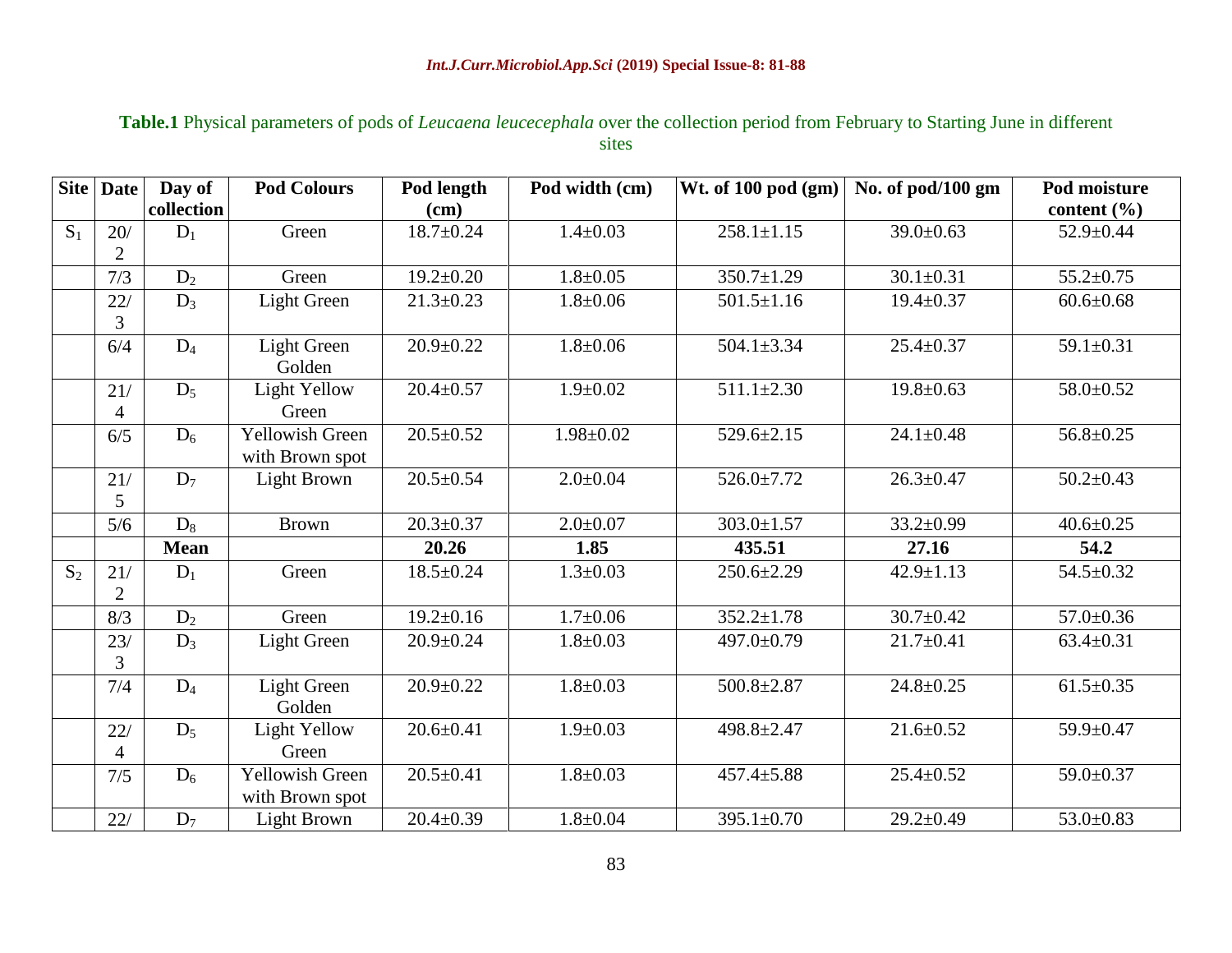|                          | 5                            |                          |                        |                          |                          |                  |                 |                 |
|--------------------------|------------------------------|--------------------------|------------------------|--------------------------|--------------------------|------------------|-----------------|-----------------|
|                          | $D_8$<br><b>Brown</b><br>6/6 |                          | $20.3 \pm 0.35$        | $1.9 \pm 0.04$           | $295.7 \pm 0.66$         | $36.7 \pm 0.41$  | $39.2 \pm 0.41$ |                 |
|                          |                              | <b>Mean</b>              |                        | 20.18                    | 2.0                      | 405.95           | 29.08           | 56.1            |
| $S_3$                    | 22/                          | $D_1$                    | Green                  | $18.1 \pm 0.25$          | $1.3 \pm 0.04$           | $253.3 + 4.67$   | $44.8 \pm 1.16$ | $56.2 \pm 0.41$ |
|                          | $\mathbf{2}$                 |                          |                        |                          |                          |                  |                 |                 |
|                          | 9/3                          | D <sub>2</sub>           | Green                  | $19.5 \pm 0.16$          | $1.6 \pm 1.03$           | $358.7 \pm 1.96$ | $33.5 \pm 0.45$ | 59.0±0.27       |
|                          | 24/                          | $D_3$                    | <b>Light Green</b>     | $20.1 \pm 0.57$          | $1.7 \pm 0.03$           | $485.6 \pm 1.03$ | $27.0 \pm 0.30$ | $65.9 \pm 0.40$ |
|                          | 3                            |                          |                        |                          |                          |                  |                 |                 |
|                          | 8/4                          | $D_4$                    | <b>Light Green</b>     | $20.8 + 0.41$            | $1.8 + 0.03$             | $486.9 \pm 0.76$ | $28.9 \pm 0.31$ | $62.2 \pm 0.47$ |
|                          |                              |                          | Golden                 |                          |                          |                  |                 |                 |
|                          | 23/                          | $D_5$                    | <b>Light Yellow</b>    | $19.7 \pm 0.62$          | $1.9 \pm 0.03$           | $490.0 \pm 1.18$ | $24.9 \pm 0.31$ | $61.1 \pm 0.47$ |
|                          | Green<br>4                   |                          |                        |                          |                          |                  |                 |                 |
|                          | 8/5                          | $D_6$                    | <b>Yellowish Green</b> | $20.6 \pm 0.51$          | $1.8 + 0.02$             | $527.1 \pm 2.68$ | $28.2 \pm 0.39$ | $60.2 \pm 0.28$ |
|                          | with Brown spot              |                          |                        |                          |                          |                  |                 |                 |
|                          | 23/                          | $D_7$                    | Light Brown            | $20.4 \pm 0.42$          | $1.9 \pm 0.03$           | $537.9 \pm 1.60$ | $29.2 \pm 0.39$ | $54.5 \pm 0.28$ |
|                          | 5                            |                          |                        |                          |                          |                  |                 |                 |
|                          | $D_8$<br>7/6                 |                          | <b>Brown</b>           | $20.4 \pm 0.33$          | $1.8 + 0.05$             | $286.0 \pm 4.01$ | $37.6 \pm 0.34$ | $42.7 \pm 0.35$ |
|                          |                              | <b>Mean</b>              |                        | 19.98                    | 1.7                      | 428.19           | 31.76           | 57.73           |
| <b>Average of Across</b> |                              |                          |                        | 20.14                    | 1.85                     | 423.22           | 29.33           | 56.01           |
| all site                 |                              |                          |                        |                          |                          |                  |                 |                 |
|                          |                              | SEm+ for site            |                        | 0.19                     | 0.21                     | 4.66             | 0.28            | 0.22            |
|                          | <b>F-test</b>                |                          |                        | NS                       | $_{\rm NS}$              | $\ast$           | $\ast$          | $\ast$          |
|                          |                              | CD                       |                        | $\overline{\phantom{a}}$ | $\overline{\phantom{a}}$ | 9.22             | 0.55            | 0.44            |
|                          |                              | <b>SEm+</b> for Date/day |                        | 0.31                     | 0.34                     | 7.60             | 0.45            | 0.36            |
|                          |                              | <b>F-test</b>            |                        | $*$                      | $*$                      | $\ast$           | $*$             | $\ast$          |
| CD for day               |                              |                          |                        | 0.61                     | 0.67                     | 15.06            | 0.895           | 0.71            |
|                          |                              | $SEm+$ for $SxD$         |                        | 0.54                     | 0.59                     | 13.17            | 0.78            | 0.623           |
|                          |                              | <b>F-test</b>            |                        | NS                       | $_{\rm NS}$              | $*$              | $*$             | $*$             |
|                          |                              | <b>CD</b> for SxD        |                        | $\overline{\phantom{a}}$ | $\overline{\phantom{0}}$ | 26.08            | 1.55            | 1.23            |

NS- Non Significant, \*- Significance at 5% (P<0.05)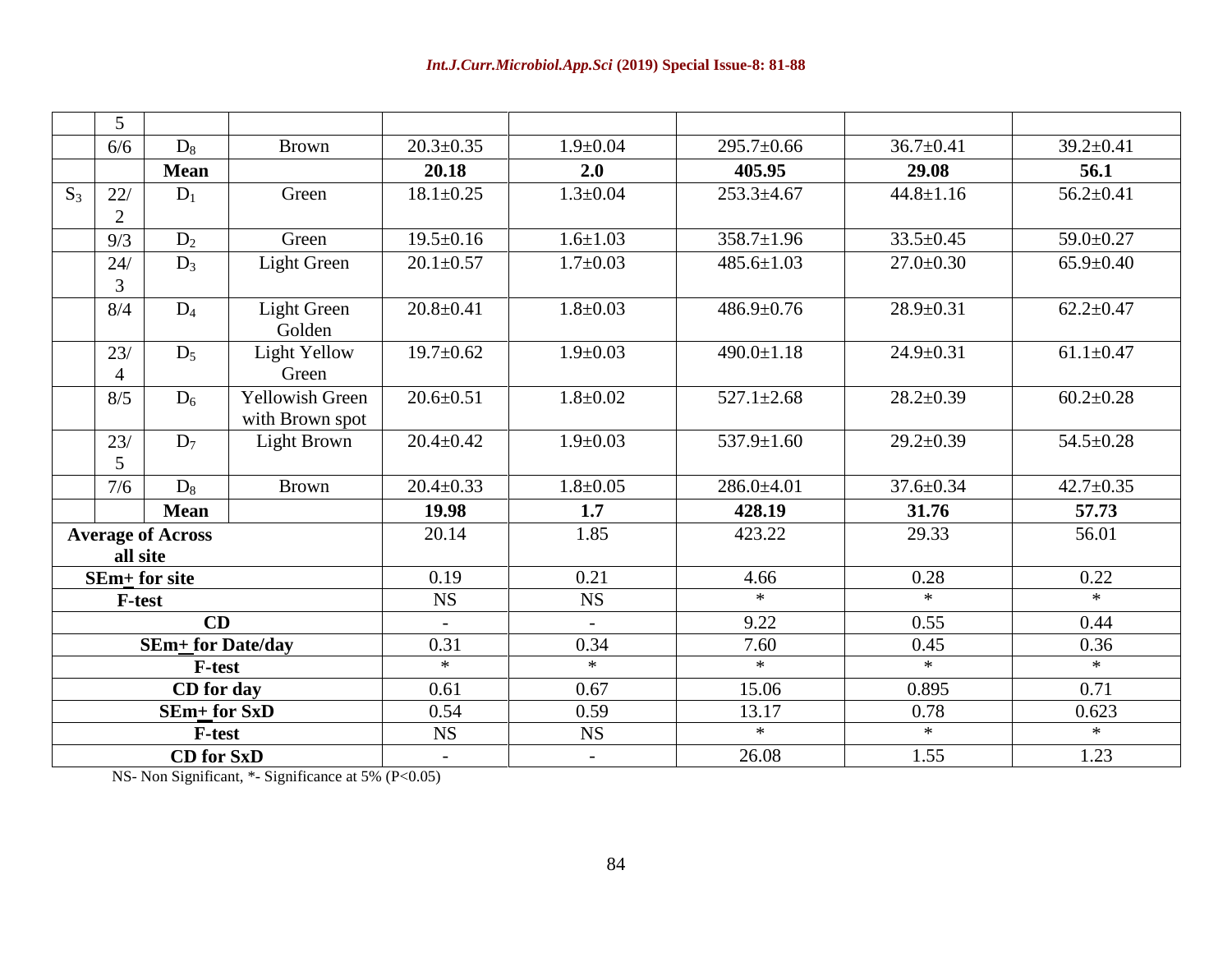## **Table.2** Physical parameters of seeds sites of *Leucaena leucocephala* over the collection period from end of February to Starting June in different sites

| <b>Site</b> | <b>Date</b> | Day of      | <b>Seed colour</b>               | <b>Seed</b>     | <b>Seed width</b> | <b>Seed size</b> | No. of seed/                                        | <b>Seed</b>      | <b>Seed</b>     | No. of          | <b>Seed</b>     | Germinati       |
|-------------|-------------|-------------|----------------------------------|-----------------|-------------------|------------------|-----------------------------------------------------|------------------|-----------------|-----------------|-----------------|-----------------|
|             |             | collection  |                                  | length          | (mm)              | (mm)             | 100 g                                               | wt/100           | $(\mathbf{mm})$ | seed/pod        | moisture        | on              |
|             |             |             |                                  | (mm)            |                   |                  |                                                     | seed             | diameter        |                 | content         | (%)             |
|             |             |             |                                  |                 |                   |                  |                                                     |                  |                 |                 | (%)             |                 |
| $S_1$       | 20/2        | $D_1$       | Dark Green                       | $6.4 \pm 0.22$  | $3.7 \pm 0.15$    | $41.4 \pm 2.74$  | $1030.3 \pm 0.45$                                   | $88.7 \pm 0.22$  | $1.0 \pm 0.10$  | $22.6 \pm 0.54$ | $53.1 \pm 0.39$ | $0.0 + 0.0$     |
|             | 7/3         | $D_2$       | Light Green                      | $6.7 \pm 0.15$  | $4.2 \pm 0.13$    | $45.1 \pm 1.99$  | $1091.4 \pm 1.42$   113.8 $\pm$ 0.21                |                  | $1.1 \pm 0.10$  | $23.6 \pm 0.34$ | $53.0 \pm 0.96$ | $0.0 + 0.0$     |
|             | 22/3        | $D_3$       | <b>Bright Green</b>              | $7.0 \pm 0.28$  | $4.8 \pm 0.20$    | $49.6 \pm 3.62$  | $1124.2 \pm 8.84$ 178.1 $\pm$ 0.07                  |                  | $1.6 \pm 0.16$  | $25.7 \pm 0.45$ | $50.9 \pm 0.52$ | $6.5 \pm 0.21$  |
|             | 6/4         | $D_4$       | <b>Bright Green</b>              | $7.2 \pm 0.13$  | $4.8 + 0.20$      | $52.6 \pm 2.00$  | $813.1 \pm 6.62$                                    | $96.1 \pm 0.10$  | $1.5 \pm 0.16$  | $24.8 \pm 0.42$ | $48.3 \pm 0.35$ | $35.5 \pm 0.31$ |
|             | 21/4        | $D_5$       | <b>Yellowish Bright</b><br>Green | $7.6 \pm 0.16$  | $4.9 \pm 0.23$    | $58.0 \pm 2.45$  | $551.3 \pm 3.49$                                    | $180.7 \pm 0.12$ | $1.4 \pm 0.16$  | $23.5 \pm 1.16$ | $45.4 \pm 0.27$ | $49.1 \pm 0.42$ |
|             | 6/5         | $D_6$       | <b>Yellow Brownish</b><br>Green  | $7.5 \pm 0.16$  | $4.8 + 0.20$      | $56.5 \pm 2.50$  | $1012.2 \pm 3.45 \mid 150.3 \pm 0.13 \mid$          |                  | $1.4 \pm 0.16$  | $22.8 \pm 1.02$ | $44.5 \pm 0.35$ | $52.0 \pm 0.52$ |
|             | 21/5        | $D_7$       | Bright Light<br><b>Brown</b>     | $7.2 \pm 0.13$  | $4.7 \pm 0.15$    | $52.0 \pm 2.00$  | $1413.3\pm3.55$  126.3 $\pm$ 0.14  1.4 $\pm$ 0.16   |                  |                 | $22.1 \pm 0.92$ | $43.5 \pm 0.38$ | $56.3 \pm 0.22$ |
|             | 5/6         | $D_8$       | Dark Brown                       | $6.8 \pm 0.20$  | $4.6 \pm 0.16$    | $46.6 \pm 2.74$  | $1935.2 \pm 2.69$                                   | $52.7 \pm 0.03$  | $1.6 \pm 0.60$  | $21.7 \pm 1.81$ | $42.2 \pm 0.47$ | $58.7 \pm 0.25$ |
|             |             | <b>Mean</b> |                                  | 7.05            | 4.5               | 50.15            | 1121.4                                              | 12.34            | 1.38            | 23.3            | 47.6            | 32.27           |
| $S_2$       | 21/2        | $D_1$       | Dark Green                       | $6.1 \pm 0.23$  | $3.5 \pm 0.17$    | $37.7 \pm 2.83$  | $1033.2 \pm 1.56$                                   | $83.0 \pm 0.30$  | $1.0 \pm 0.10$  | $24.2 \pm 0.89$ | $53.1 \pm 0.32$ | $0.0 + 0.0$     |
|             | 8/3         | $D_2$       | Light Green                      | $6.2 \pm 0.20$  | $3.9 \pm 0.18$    | $38.8 \pm 2.47$  | $1097.7 \pm 1.58$ 86.2 $\pm$ 0.29                   |                  | $1.1 \pm 0.10$  | $24.3 \pm 0.49$ | $54.0 \pm 0.23$ | $0.0 + 0.0$     |
|             | 23/3        | $D_3$       | <b>Bright Green</b>              | $6.8 \pm 0.25$  | $4.5 \pm 0.17$    | $46.8 \pm 3.46$  | $1166.8 \pm 12.6$ 92.0 $\pm$ 0.11                   |                  | $1.3 \pm 0.15$  | $25.6 \pm 0.50$ | $52.3 \pm 0.24$ | $5.0 \pm 0.44$  |
|             | 7/4         | $D_4$       | <b>Bright Green</b>              | $7.1 \pm 0.23$  | $4.5 \pm 0.17$    |                  | $50.9\pm3.16$ 894.0 $\pm$ 12.81 138.0 $\pm$ 0.11    |                  | $1.3 \pm 0.15$  | $24.5 \pm 0.43$ | $49.0 \pm 0.31$ | $30.8 \pm 0.49$ |
|             | 22/4        | $D_5$       | Yellowish Bright<br>Green        | $7.4 \pm 0.16$  | $4.5 \pm 0.22$    | $56.5 \pm 2.50$  | $556.8 \pm 2.35$                                    | $174.5 \pm 0.12$ | $1.2 \pm 0.13$  | $23.3 \pm 0.73$ | $47.1 \pm 0.41$ | $45.1 \pm 0.28$ |
|             | 7/5         | $D_6$       | <b>Yellow Brownish</b><br>Green  | $7.2 \pm 0.25$  | $4.4 \pm 0.16$    | $52.6 \pm 2.00$  | $1034.9 \pm 2.30   159.5 \pm 0.12  $                |                  | $1.4 \pm 0.16$  | $23.1 \pm 0.48$ | $46.3 \pm 0.53$ | $51.9 \pm 0.48$ |
|             | 22/5        | $D_7$       | Bright Light<br><b>Brown</b>     | $7.0 \pm 0.101$ | $4.4 \pm 0.16$    | $49.0 \pm 0.16$  | $1513.9 \pm 2.21   137.5 \pm 0.30  $                |                  | $1.5 \pm 0.16$  | $22.2 \pm 0.47$ | $45.9 \pm 0.33$ | $52.1 \pm 0.38$ |
|             | 6/6         | $D_8$       | Dark Brown                       | $6.6 \pm 0.22$  | $4.4 \pm 0.16$    |                  | $44.0\pm3.02$   1992.0 $\pm$ 5.31   51.9 $\pm$ 0.10 |                  | $1.5 \pm 0.16$  | $20.7 \pm 0.34$ | $44.0 \pm 0.38$ | $55.1 \pm 0.43$ |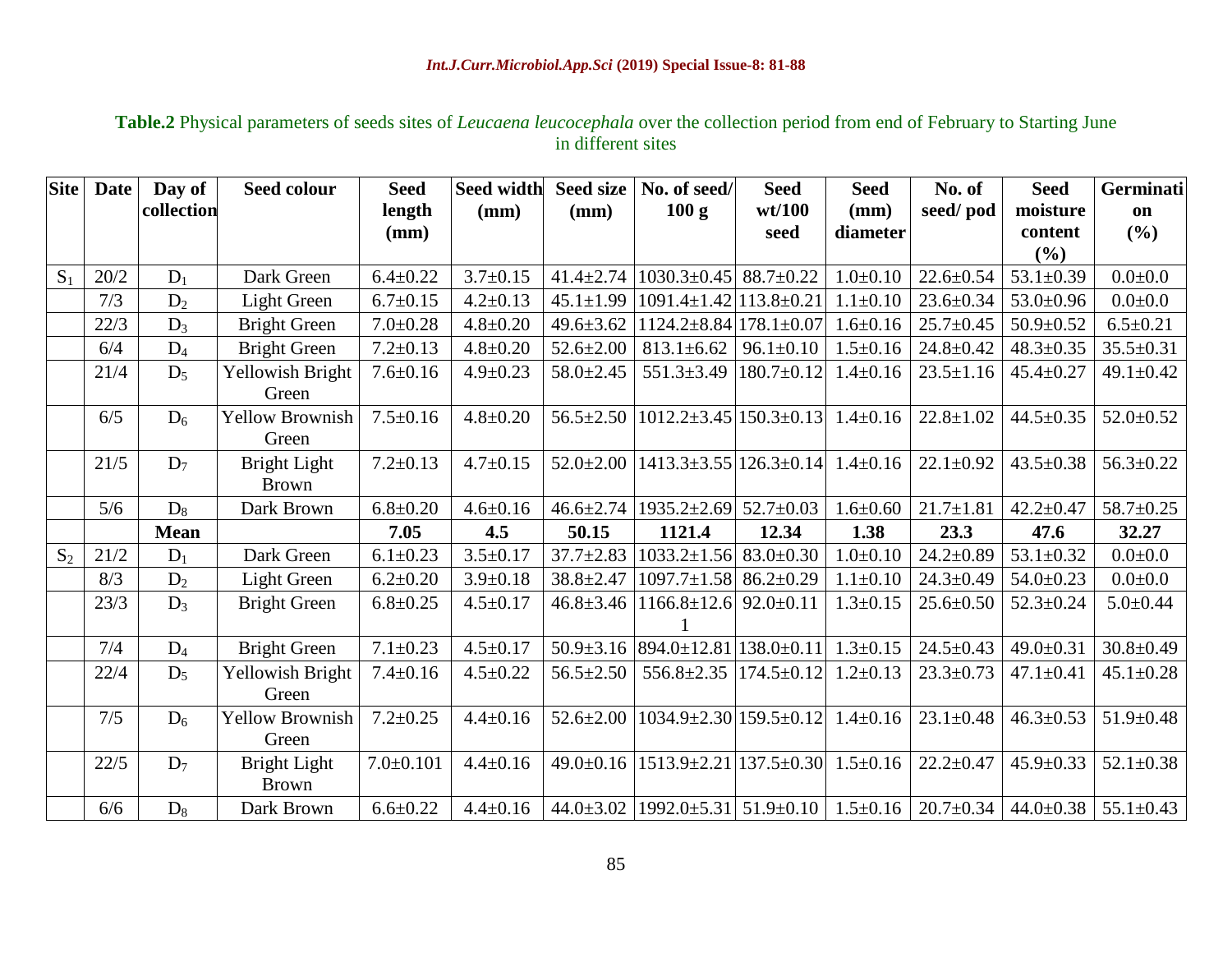|                          |                                      | <b>Mean</b> |                                 | 6.8            | 4.2                      | 46.9            | 1161.2                                                             | 11.53            | 1.28           | 23.48           | 48.96           | 30.01           |
|--------------------------|--------------------------------------|-------------|---------------------------------|----------------|--------------------------|-----------------|--------------------------------------------------------------------|------------------|----------------|-----------------|-----------------|-----------------|
| $S_3$                    | 22/2                                 | $D_1$       | Dark Green                      | $5.9 \pm 0.23$ | $3.4 \pm 0.16$           | $35.3 \pm 2.78$ | $1040.4 \pm 2.18$                                                  | $83.0 \pm 0.31$  | $1.0 \pm 0.10$ | $24.7 \pm 0.56$ | $57.2 \pm 0.27$ | $0.0 + 0.0$     |
|                          | 9/3                                  | $D_2$       | Light Green                     | $6.1 \pm 0.18$ | $3.8 \pm 0.20$           | $37.5 \pm 2.20$ | $1000.5 \pm 2.39$                                                  | $84.3 \pm 0.28$  | $1.1 \pm 0.10$ | $24.5 \pm 0.64$ | $56.6 \pm 0.33$ | $0.0 + 0.0$     |
|                          | 24/3                                 | $D_3$       | <b>Bright Green</b>             | $6.5 \pm 0.17$ | $4.3 \pm 0.15$           | $42.5 \pm 2.17$ | $1117.1\pm9.93$                                                    | $87.3 \pm 0.06$  | $1.3 \pm .15$  | $26.2 \pm 0.36$ | $56.9 \pm 0.39$ | $5.4 \pm 0.77$  |
|                          | 8/4                                  | $D_4$       | <b>Bright Green</b>             | $6.7 \pm 0.15$ | $4.4 \pm 0.16$           | $45.1 \pm 1.81$ | $942.1 \pm 2.60$                                                   | $138.5 \pm 0.07$ | $1.3 \pm 0.15$ | $25.7 \pm 0.15$ | 49.8±0.44       | $32.0 \pm 0.64$ |
|                          | 23/4                                 | $D_5$       | Yellowish Bright<br>Green       | $7.2 \pm 0.25$ | $4.5 \pm 0.17$           | $52.4 \pm 3.53$ | $561.4 \pm 1.79$                                                   | $170.5 \pm 0.12$ | $1.2 \pm 0.13$ | $23.5 \pm 0.69$ | $47.9 \pm 0.32$ | $46.2 \pm 0.55$ |
|                          | 8/5                                  | $D_6$       | <b>Yellow Brownish</b><br>Green | $7.0 \pm 0.21$ | $4.4 \pm 0.16$           |                 | $49.4\pm2.96$   1070.2 $\pm1.91$   150.5 $\pm0.12$   1.3 $\pm0.15$ |                  |                | $23.4 \pm 0.70$ | $46.9 \pm 0.21$ | $52.2 \pm 0.73$ |
|                          | 23/5                                 | $D_7$       | Bright Light<br><b>Brown</b>    | $6.6 \pm 0.16$ | $4.3 \pm 0.15$           | $43.8 \pm 2.12$ | $1619.5 \pm 1.94$ 119.5 $\pm$ 0.13 1.4 $\pm$ 0.16                  |                  |                | $22.0 \pm 0.58$ | $46.5 \pm 0.33$ | $54.0 \pm 0.57$ |
|                          | 7/6                                  | $D_8$       | Dark Brown                      | $6.4 \pm 0.16$ | $4.3 \pm 0.15$           | $41.2 \pm 2.12$ | 1997.2±5.38                                                        | $50.9 \pm 0.11$  | $1.3 \pm 0.15$ | $20.6 \pm 0.37$ | $45.9 \pm 0.38$ | $54.2 \pm 0.28$ |
|                          |                                      | <b>Mean</b> |                                 | 6.55           | 4.180                    | 43.2            | 1168.6                                                             | 11.06            | 1.24           | 23.83           | 50.8            | 30.5            |
|                          | <b>Average of Across</b><br>all site |             |                                 | 6.8            | 4.29                     | 46.75           | 1150.4                                                             | 11.64            | 1.3            | 23.54           | 49.12           |                 |
| $SEm+$ for site          |                                      |             |                                 | 0.096          | 0.086                    | 1.27            | 11.17                                                              | 0.883            | 0.07           | 0.352           | 0.20            | 0.19            |
|                          | <b>F-test</b>                        |             |                                 | $\ast$         | $\ast$                   | $\ast$          | $*$                                                                | <b>NS</b>        | $\ast$         | $\ast$          | $\ast$          | $\ast$          |
| CD                       |                                      |             | 0.191                           | 0.171          | 2.52                     | 36.13           | $\equiv$                                                           | 0.14             | <b>NS</b>      | 0.40            | 0.38            |                 |
| <b>SEm+ for Date/day</b> |                                      |             | 0.157                           | 0.14           | 2.08                     | 18.25           | 1.44                                                               | 0.113            | 0.57           | 0.327           | 0.31            |                 |
| <b>F-test</b>            |                                      |             | $\ast$                          | $\ast$         | $\ast$                   | $*$             | $\ast$                                                             | $\ast$           | $\ast$         | $\ast$          | $\ast$          |                 |
| CD for day               |                                      |             | 0.312                           | 0.27           | 4.11                     | 36.13           | 2.85                                                               | 0.223            | 1.137          | 0.649           | 0.61            |                 |
| $SEm+$ for $SxD$         |                                      |             | 0.273                           | 0.24           | 3.60                     | 31.6            | 2.496                                                              | 0.195            | 0.995          | 0.567           | 0.538           |                 |
| <b>F-test</b>            |                                      |             | <b>NS</b>                       | <b>NS</b>      | <b>NS</b>                |                 | <b>NS</b>                                                          |                  | <b>NS</b>      | $\ast$          | $\ast$          |                 |
| <b>CD</b> for SxD        |                                      |             | $\overline{\phantom{a}}$        |                | $\overline{\phantom{a}}$ | 62.57           | $\overline{\phantom{a}}$                                           | 0.387            |                | 1.12            | 1.06            |                 |

NS- Non Significant, \*- Significance at 5% (P<0.05)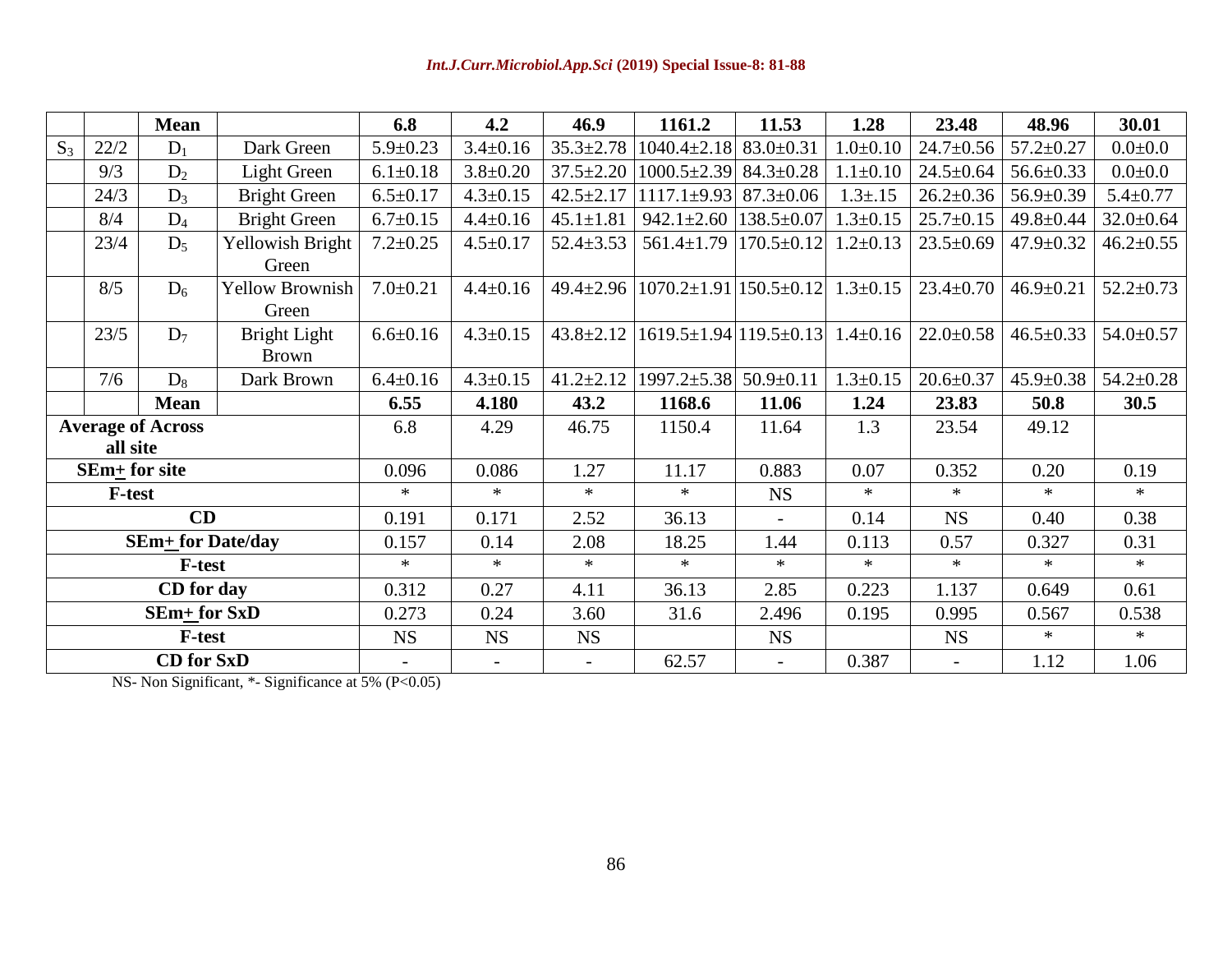The average pod moisture content at  $(S_1)$ ,  $(S_2)$  and  $(S_3)$  was 54.2%, 56.1% and 57.7 %at all three sites respectively (Table 1). Similarly, the seed moisture content also declined with the advancement of maturity. Maximum seed moisture  $(S_1 53.1 \pm 0.39\% , S_2)$ 53.1 $\pm$ 0.32 %, and S<sub>3</sub> 57.2 $\pm$ 0.27 %) was observed in seeds collected during February month in all sites and the minimum  $(S_1)$  $42.2\pm0.47\%$ ,  $S_2$   $44.0\pm0.38$  %, and  $S_3$ . 45.9±0.38 %) was in the seeds collected during  $1<sup>st</sup>$  week of June (Table 2). Loss of water during seed maturity is more inherent phase of seed development. The decline in seed moisture content during pod/seed development is often attributed to the continued deposition of storage material in seeds (Ellis *et al.* 1987). Change in colour and decrease in moisture content were also identified as maturity indicators by many researchers (Grover *et al.,* 1963, Carl and Snaw, 1971, Edward, 1980, Cram and Linquist, 1982, Welbaun and Bradford, 1988, Maideen *et al.,* 1990, Singh, 1998 and Phyartyal *et al*., 2002)*.*The mean pod/fruit length and width were recorded 20.26cm and 1.85cm  $(S_1)$ , 20.18cmand 2.0cm  $(S_2)$  and 19.98 cm and 1.7cm  $(S_3)$ .

The data on seed germination (Table 2) revealed that the maximum germination (58.7 per cent at S<sub>1</sub>, 55.1 per cent at S<sub>2</sub> and 54.2 per cent at  $S_3$ ) was recorded in the seeds collected during the  $1<sup>st</sup>$  week of June for all the sites. At this collection date, the pods and seeds were having brown and dark brown, respectively. At this stage the seed moisture content was  $42.2 \%$  S<sub>1</sub>,  $44.0%$ S<sub>2</sub>and 45.9 % S<sub>3</sub>, the size of seeds was 46.6 mm<sup>2</sup> (S<sub>1</sub>), 44.0 mm<sup>2</sup> (S<sub>2</sub>) and 41.2±2.12 mm<sup>2</sup>  $(S_3)$ , seed weight/ 100 seeds was 152.7 g (S1), 51.9 g (S2), 50.9 g (S3). Pandit *et al.,* (2002) also reported the similar observation in *Populus ciliata*, the drop in moisture content of capsules from 80% to 60% during maturation coincided with the maximum germination in seeds.

From the present study, it may be concluded that colour as well as moisture content of pods and seeds are good indicators of maturity. First week of June is an appropriate period for pod collection for getting maximum germination in *L. leucephala* in semi-arid conditions of northern India.

## **References**

- 1. Bharathi, A., UmaraniR., Karivaratharaju, T.V., Vanangamudi, K. and Manonmani, V. 1996. Effect of drup maturity on seed germination and seedling vigour in Neem. *Journal of Tropical Forest Science*. 9(2): 137-146.
- 2. Bonner, F.T. 1976 b. Maturation and collection of yellow poplar seeds in the mid South, *Southern Forest Experiment Station*. New Orleans, Lauisiana U.S.D.A. For. Serv. Res. Pap. 50-121, 8.
- 3. Carl, C.M. and Snow, Jr. A.G. 1971. Maturation of sugar maple seed. *USDA Forest service, Research paper NE-217*, Northeastern Forest Experiment Station, Upper Darby, Pa.
- 4. Cram, W .H and Lindquist, C. H 1982. Germination of green ash (*Fraxinus pennysylvanica*) is related to seed moisture content at harvest. *Forest science*, 28(4): 263-269.
- 5. Edwards, D.G.W. 1980. Maturity and quality of tree seeds of state of the art review. *Seed Sci.* and *Technol.* 8: 625-657.
- 6. Ellis, R.H. Hong, T.D. and Roberts, E.H. 1987. The development of desiccation tolerance and maximum seed quality during seed maturation in six grain legumes. *Ann. of Bot*. 59: 23-29.
- 7. Grover, R. Martin, E.W. and Lindguist, C.H. 1963. Maturity and